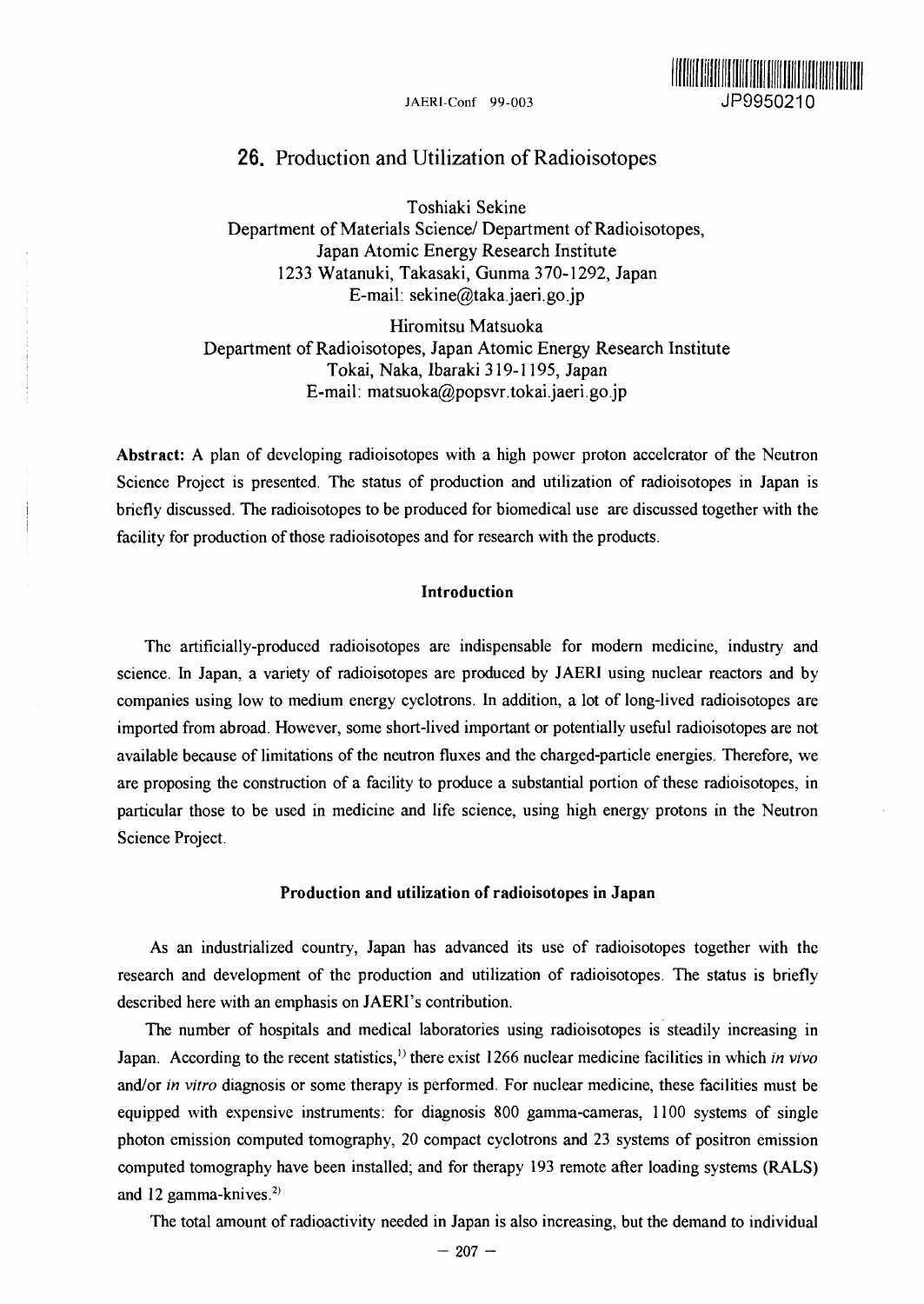| Isotope                   | Half-life                    | Production<br>reaction                                            | Radioactivit<br>y used/GBq |
|---------------------------|------------------------------|-------------------------------------------------------------------|----------------------------|
| $\rm{^{99}Mo/^{99m}Tc}$ * | 66 h/6.0 h                   | $\sqrt[235]{U(n,f)}$                                              | 181,521                    |
| $99m$ Tc                  | 6.0 h                        | $^{235}U(n,f)$                                                    | 216,171                    |
| $133$ Xe                  | 5.3 <sub>d</sub>             | $^{235}U(n,f)$                                                    | 16,160                     |
| $131$ <sub>I</sub>        | 8.0 <sub>d</sub>             | $^{235}U(n,f)$                                                    | 5,344                      |
| $^{51}Cr$                 | 28d                          | ${}^{50}Cr(n, \gamma)$                                            | 12                         |
| ${}^{59}Fe$               | 45 d                         | ${}^{58}Fe(n, \gamma)$                                            | 2                          |
| $^{201}T1$                | 3.0 <sub>d</sub>             | <sup>203</sup> Tl(p,3n) <sup>201</sup> Pb( $\beta$ <sup>+</sup> ) | 27,582                     |
| $^{123}I$                 | 13 <sub>h</sub>              | <sup>124</sup> Xe(p,x) <sup>123</sup> Xe( $\beta$ <sup>+</sup> )  | 22,096                     |
| $67$ Ga                   | 3.3 <sub>h</sub>             | ${}^{68}Zn(p,2n)$                                                 | 18,407                     |
| ${}^{81}Rb/{}^{81m}Kr^*$  | $4.6 \text{ h}/13 \text{ s}$ | ${}^{82}\text{Kr}(p,2n)$                                          | 968                        |
| $\rm ^{111}In$            | 2.8d                         | $^{112}Cd(p,2n)$                                                  | 250                        |

isotopes is changing with the development of nuclear medicine and nuclear technology. Major

in 1996 in vivo<br>1996 are listed in Table 1 together with their half-life, production reaction and total radioactivity consumed. One can notice that the  $\frac{99}{9}Mo/^{99m}Tc$ generator and the  $\frac{99m}{2}$  c solution constitute a substantial part of the total radioactivity. This is because  $^{99m}$ Tc, which has ideal nuclear characteristics for imaging in diagnosis, can be obtained as a carrier-free product and a variety of  $\frac{99m}{\pi}$ Tc-labeled radiopharmaceuticals for different diseases have been found. The amounts of the reactor-produced (n, *y )*

radioisotopes used *in vivo* in

Generator

products <sup>51</sup>Cr and <sup>59</sup>Fe, which are not carrier-free, are decreasing, while those of the cyclotronproduced isotopes <sup>201</sup>Tl, <sup>123</sup>I, <sup>67</sup>Ga, <sup>81</sup>Rb/<sup>81m</sup>Kr, <sup>111</sup>In, which are obtainable as a carrier-free product, are greatly increasing. It should be pointed out that, as a development of nuclear medicine, the element thallium, which is toxic in its macro amount, can be used as an analog to potassium. For the production of the radioisotopes listed in Table 1, the (n,f) products are imported from abroad. The cyclotron-produced isotopes, which are rather short-lived, are produced domestically on a commercial basis with small and medium-size cyclotrons by two private companies.

Using research reactors, JAERI has supplied radioisotopes used in vivo, such as <sup>24</sup>Na, <sup>42</sup>K, <sup>51</sup>Cr  $64$ Cu,  $1\%$ Au and so on, although the amount of these radioisotopes is not large in the entire Japanese market. However, JAERI has recently withdrawn from the routine production of 18 radioisotopes to go into being more research-oriented. In collaboration with universities and other organizations, several radioisotopes such as <sup>89</sup>Sr, <sup>186</sup>Re and <sup>188</sup>Re are under development, which are expected to be used in cancer therapy. For example, production methods of <sup>186</sup>Re and <sup>188</sup>Re, and their labeled compounds, including monoclonal antibodies, have been studied together with their behavior in an animal model.<sup>3)</sup>

Radiation sources for industrial and medical use have been routinely produced using the research reactors of JAERI and shipped as summarized in Table 2 for fiscal year 1996. Further, a new application of brachytherapy sources like <sup>192</sup>Ir-RALS sources to coronary restenosis is under development. This source should be smaller in size to be inserted into a blood vessel and stronger in radioactivity for a short-period irradiation. For the same purpose, a radioactive "stent," which is used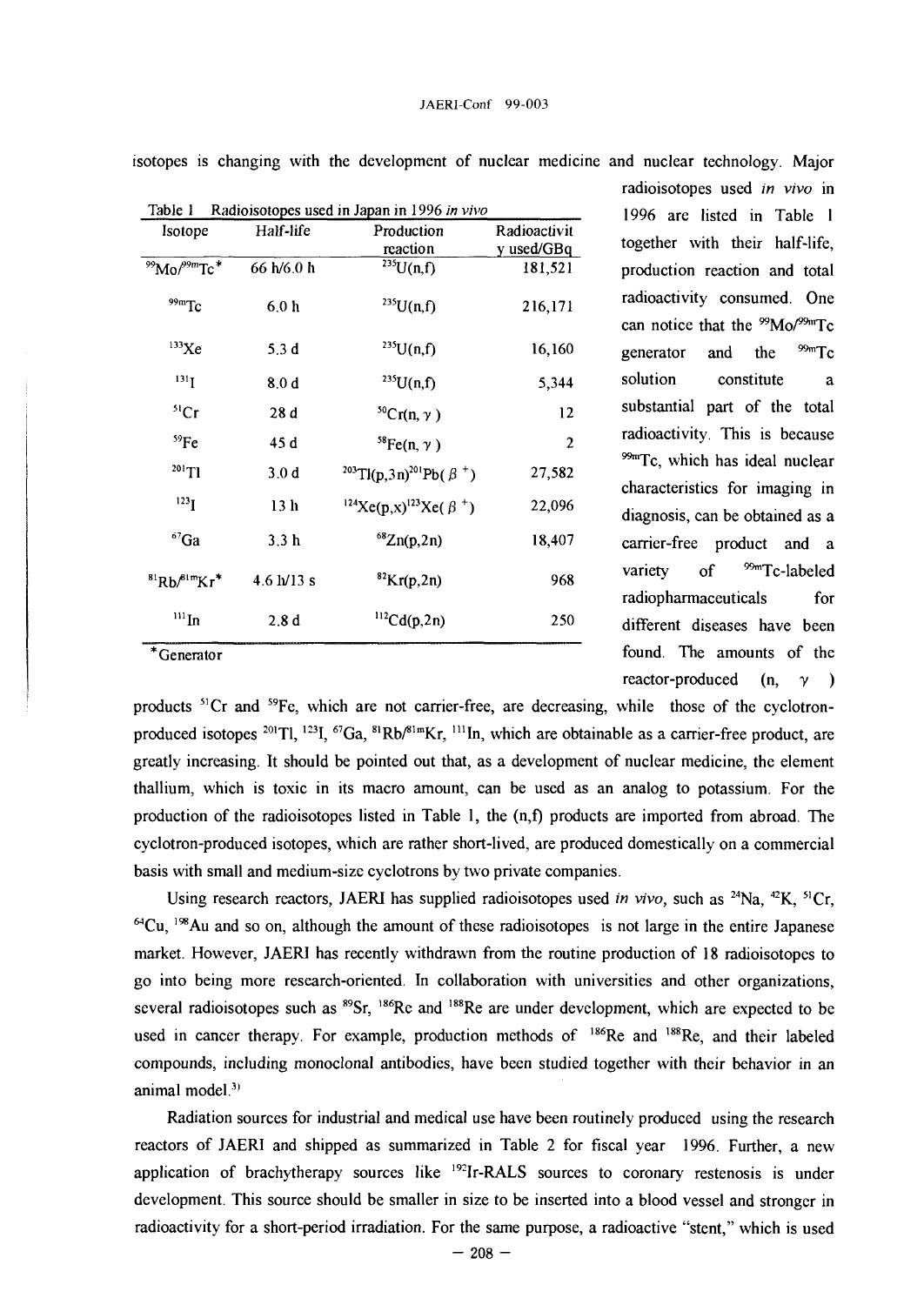|            | Isotope         | Radioactivity/<br>GBq | Number<br>of pieces |
|------------|-----------------|-----------------------|---------------------|
| Industrial | $60^{\circ}$ Co | 131                   | 280                 |
| use        | $^{192}$ Ir     | 1,292,100             | 2,100               |
|            | 169Yb           | 1,359                 | 10                  |
| Medical    | $^{192}$ Ir     |                       |                     |
| use        | Hairpin etc.    | 760                   | 4796                |
|            | RALS            | 20,820                | 60                  |
|            | 198Au           | 4,026                 | 3,367               |
|            | $153$ Gd        | 15                    | 5                   |

| Table 2 Radiation sources produced by JAERI in |
|------------------------------------------------|
| FY1996                                         |

in angioplasty, is also developed by ionimplanting <sup>133</sup>Xe into a stent. Because a stent is implanted into a blood vessel  $-$  and  $\beta$  -rays are available for irradiation, the radioactivity of a stent need not be so strong as 1 MBq.

For accelerator-produced en and the state of the state of the state of the state of the state of the state of the state of the state of 60 radioisotopes, **JAERI** produced earlier  $^{237}Pu[4]$  and  $^{95m}Tc[5]$ , which were needed as a tracer in environmental

science, using proton and deuteron beams from the tandem accelerator at Tokai. Production of other various radioisotopes became possible when an AVF cyclotron with  $K=110$  was constructed at Takasaki together with a radioisotope production facility, including a hot laboratory. So far, production methods of the neutron-rich isotopes <sup>186</sup>Re [6], <sup>183</sup>Ta [7] and <sup>42</sup>Ar [8] have been developed with proton and  $\alpha$  beams. In particular the production method of <sup>186</sup>Re with a cyclotron was proposed for the first time. In addition, labeled compounds of the positron emitters  ${}^{11}C$ ,  ${}^{13}N$ ,  ${}^{18}F$  and  ${}^{48}V$  are produced for plant physiology,<sup>9</sup> and studies with a positron-emitting tracer two-dimensional imaging system have started.<sup>10)</sup>

Although the development of radioisotopes and related techniques has been carried out,





radioisotope-production resources in Japan are not enough in comparison with those in the North America and Europe. In particular, high-flux reactors and highpower high-energy proton accelerators are not available.

# **Radioisotopes to be produced with** a **high-power high-energy proton accelerator**

The high-energy high-power proton accelerator will enable us to produce radioisotopes needed to further medicine and life science. They include useful or potentially useful radioisotopes that are not available or difficult to produce at present in Japan. Typical ones are as follows:

*2SMg:* Magnesium is biologically essential. Studies with a magnesium radioisotope are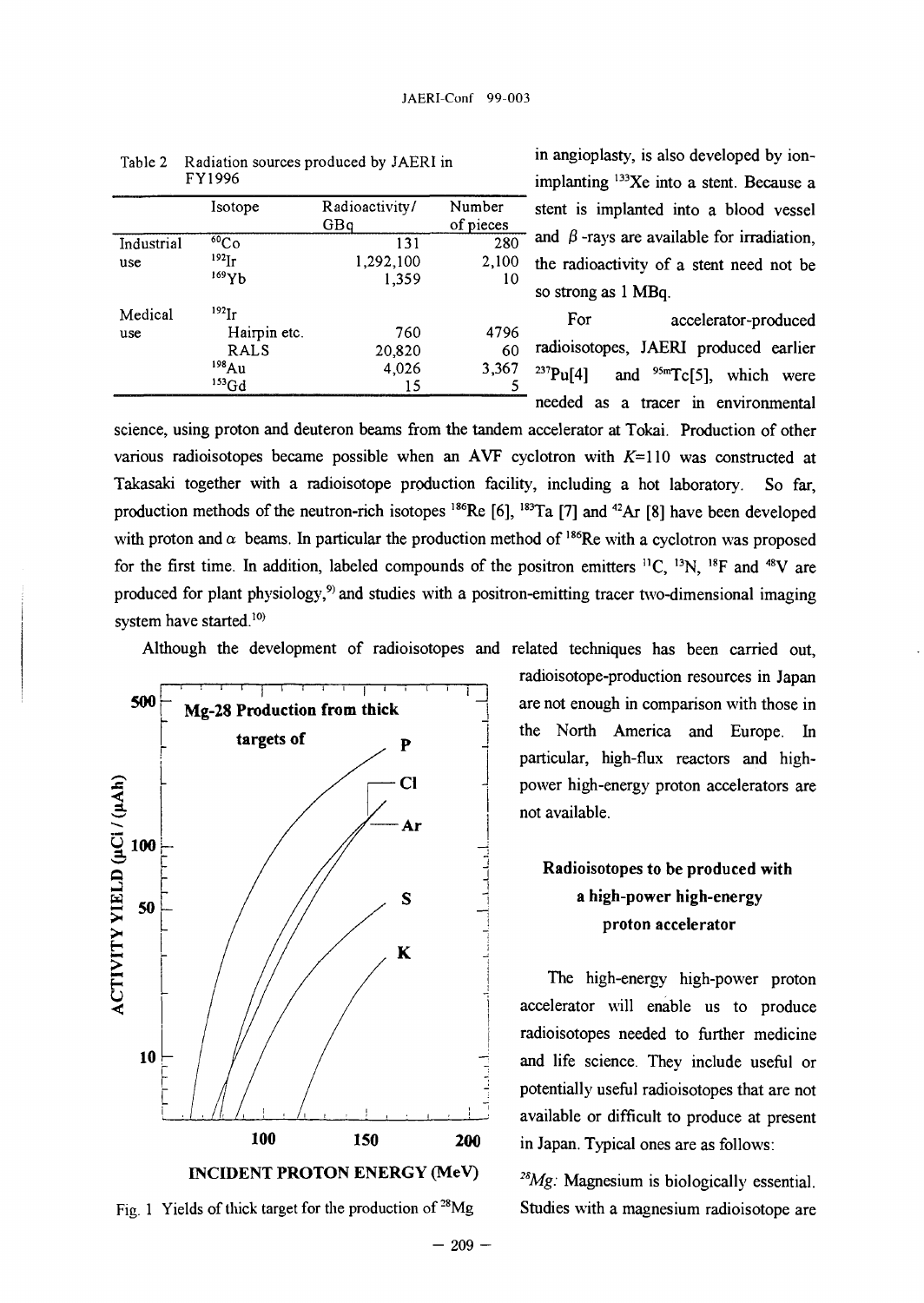#### JAERI-Conf 99-003

expected in medicine and life science. One difficulty is the lack of a readily available and suitable radioisotope of magnesium. The only one with a half-life long enough for practical use is <sup>28</sup>Mg with a half-life of 21 h. Magnesium-28 is also used as the <sup>28</sup>Mg $\rightarrow$  <sup>28</sup>Al generator.<sup>11)</sup> However, the yield of <sup>28</sup>Mg in proton- and  $\alpha$ -induced reactions with a small or medium-size cyclotron does not reach an amount enough for biomedical experiments. As shown in Fig. 1, several targets bombarded by protons in energies higher than 100 MeV are expected to yield a substantial amount of  $28$ Mg [12].

*<sup>52</sup>Fe:* Iron is also an important metallic element in plants and the human body. As seen from Table 1, <sup>59</sup>Fe, decaying by  $\beta$ -ray emission with a half-life of 45 d, has been used in diagnosis, while its high energy *y* -rays are not adequate for imaging. Iron-52 is a useful radioisotope for medical research because of its short half-life of 8.2 h, its positron emission and its soft  $\gamma$ -ray of 165 keV. This nuclide can be produced in proton-, <sup>3</sup>He- and  $\alpha$ -induced reactions; in order to obtain a relatively high yield,  $55$ Mn(p,4n)<sup>52</sup>Fe with a proton beam of 70 MeV and Ni(p,spallation)<sup>52</sup>Fe with that of 200 MeV or higher are proposed [13]. For the routine production of <sup>52</sup>Fe, the latter seems preferable because a high-purity nickel target is readily available.

 ${}^{67}Cu$ : In cancer therapy, development of radioisotopes for radioimmunotherapy by labeling a monoclonal antibody is highly expected. Copper-67 is considered a good candidate as an agent for radioimmunotherapy, because this nuclide possessing a half-life of 62 h decays by  $\beta$ <sup>-</sup> emission with a maximum energy of 577 keV; its half-life is comparable to the uptake and residence time of antibodies for tumors and its  $\beta$ <sup>-</sup> energies are considered to be appropriate to give a therapeutic dose to only targeted tumors. This nuclide can be produced in the  ${}^{67}Zn(n,p){}^{67}Cu$  reaction with a high-flux reactor and in the  ${}^{68}Zn(p,2p){}^{67}Cu$  reaction with a high-energy proton beam of 200 MeV [14].

The production of this nuclide. however, is rather difficult, because the thermal cross section of the <sup>116</sup>Sn(n,  $\gamma$ )<sup>117m</sup>Sn is known to be as low as 0.006 b. Rather than this reaction, the <sup>117</sup>Sn(n,n  $\gamma$ )<sup>117m</sup>Sn reaction with fast neutrons is used for production of a therapeutic dose at an order of 500 MBq with a specific activity of *ca.* 200 MBq/mg, because its effective cross section of natural tin for fission neutrons is 0.2 b [16]. However, these conditions require the use of a high (fast-neutron) flux reactor with  $\phi = 3x10^{14}$  cm<sup>-2</sup> s<sup>-1</sup>, even if a <sup>117</sup>Sn-enriched to 100% target is bombarded. Instead of a high flux reactor, a high-power high-energy proton accelerator may be used, although the chemical process will be complicated for separation of tin from a target such as antimony.

Other isotopes to be produced with a high energy proton accelerator are summarized by Srivastava<sup>17)</sup> based on the experience with the LAMPF<sup>18)</sup> at Los Alamos National Laboratory and the BLIP<sup>19)</sup> at Brookhaven National Laboratory.

## **Facility for production of radioisotopes**

In planning the facility, the proton energy is our primary concern for determining the specifications of the accelerator. This matter is discussed here with a concept on the facility.

As mentioned above, we want to produce radioisotopes to be used as an agent in therapy or as a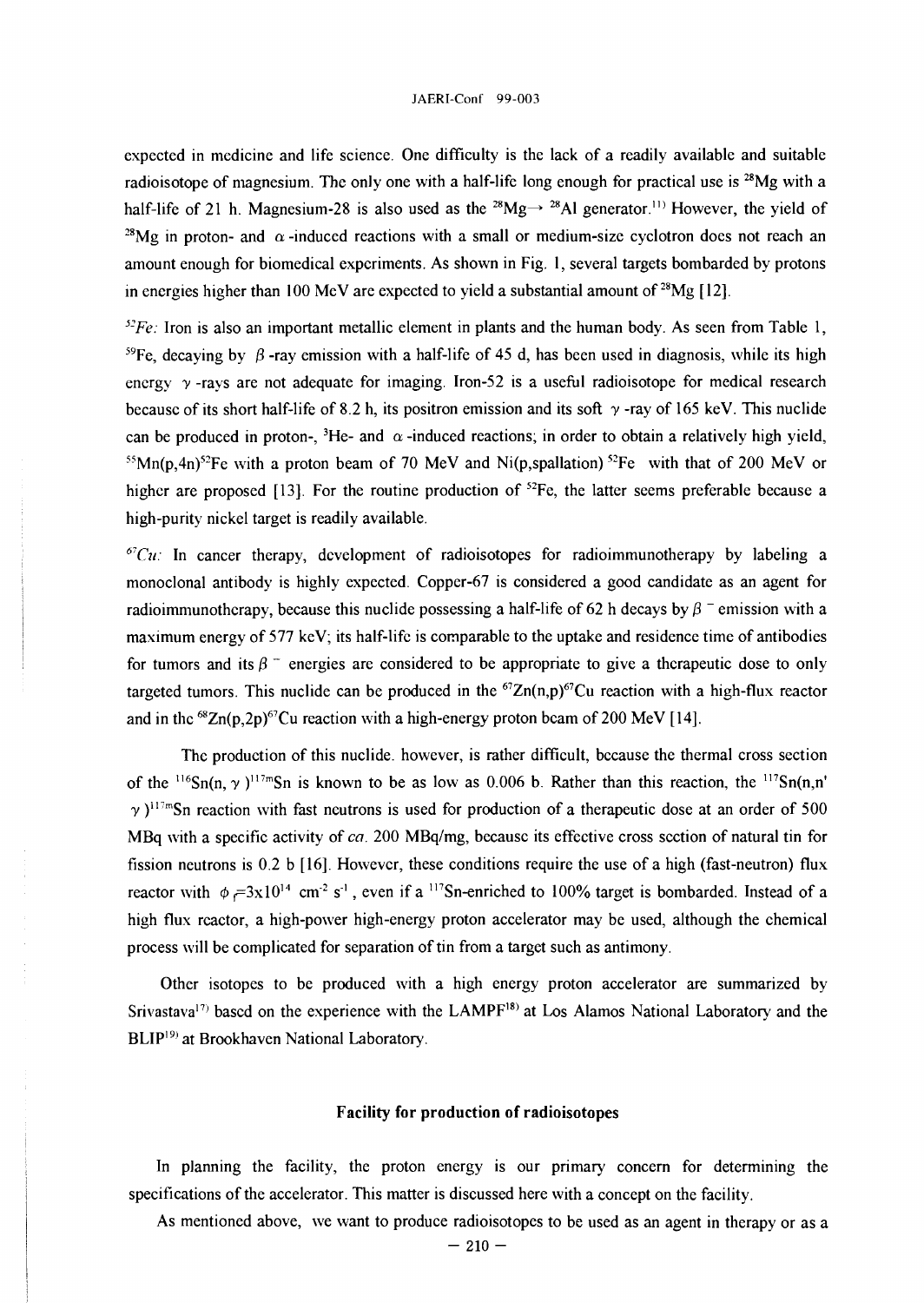



tracer in biomedical science. To see the energy dependence of the yield, we have calculated the differential yield up to 300 MeV for the production of <sup>28</sup>Mg, <sup>52</sup>Fe,  ${}^{82}Sr$ ,  ${}^{117}Sn$  (not  ${}^{117m}Sn$ ) and  ${}^{203}Pb$  in the bombardment of  $32\text{S}$ ,  $58\text{Ni}$ ,  $82\text{Rb}$ , <sup>121</sup>Sb and <sup>209</sup>Bi targets, respectively. This calculation was done using the NMTC/JAERI code and the NMTC/QMD code.20) Both the codes include nucleon evaporation and fission of excited fragments produced in the initial direct interaction and intranuclear cascade.

The results indicated that the NMTC/QMD code predicts the

production of a broader range of isotopes than the NMTC/JAERI code. This difference is critical for the production of <sup>28</sup>Mg and <sup>52</sup>Fe, which are very far from the stability line. For <sup>28</sup>Mg, experimenta yields are reported, as shown in Fig. 1. For <sup>52</sup>Fe, experimental yields are also reported for proton energies up to 200 MeV. Although both the experimental data are given for a target with natural



Fig. 3 Nuclides produced in the bombardment of  $a^{209}$ Bi targets with protons during energy loss of 300-250 MeV and 200-150 MeV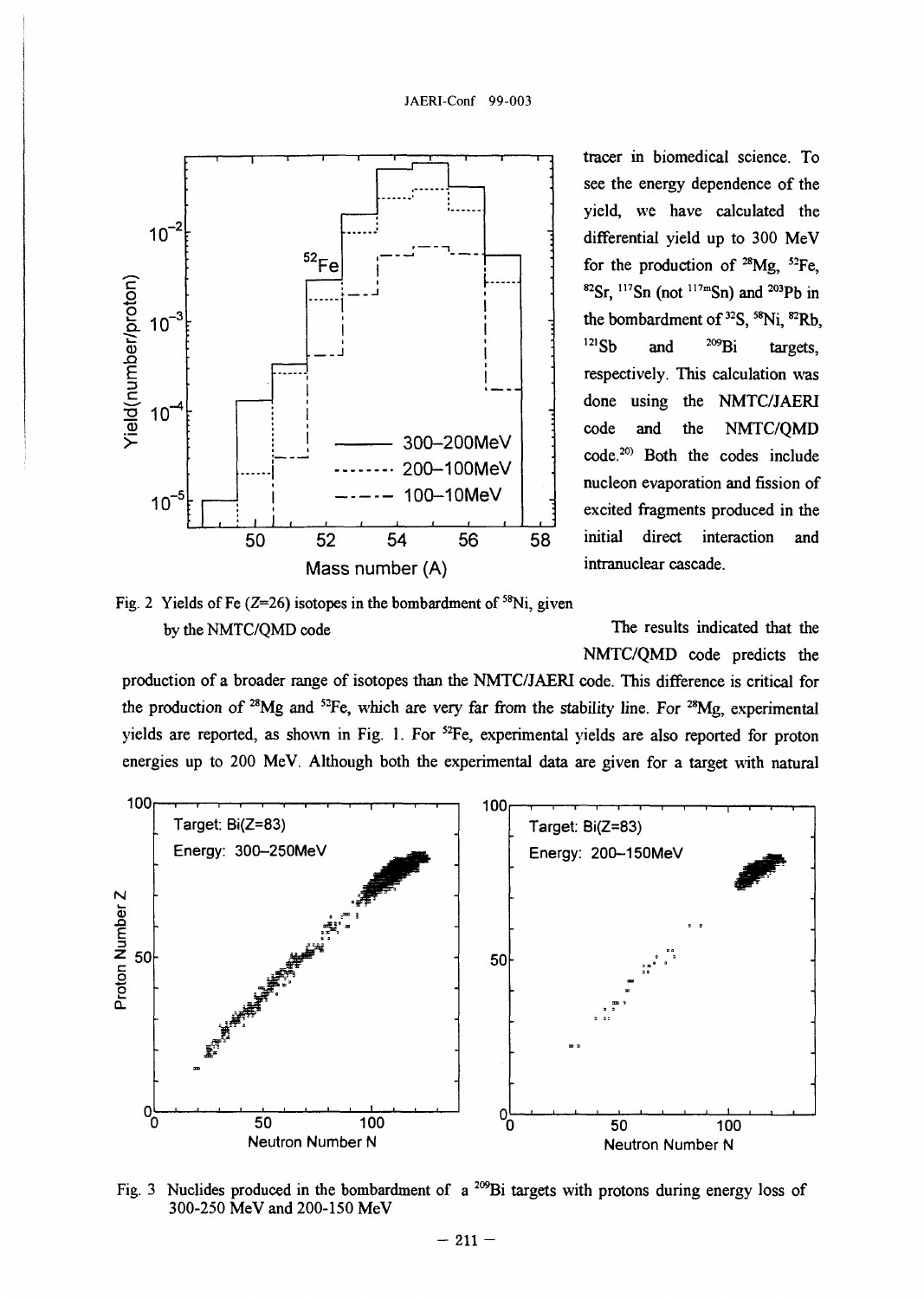isotopic abundance, the selected target nuclides are considered to contribute to the production of the nuclide of interest. Comparison between the experimental data and the calculated values indicates that the NMTC/QMD code gives a more reasonable result for the production of  $28$ Mg and  $52$ Fe. The yields of <sup>52</sup>Fe and other iron isotopes given by the NMTC/QMD code are shown in Fig.2 for energy loss of 300-200 MeV, 200-100 MeV and 100-10 MeV, respectively. The yield for <sup>52</sup>Fe during energy loss of 200-100 MeV is four times as large as that during energy loss of 100-10 MeV (Threshold is around 40 MeV). The yield during energy loss of 300-200 MeV is 1.7 times as large as that during energy loss of 200-100 MeV. One can say that the increase of the <sup>52</sup>Fe yield from energy loss of 200-100 MeV to energy loss of 300-200 MeV is not very large.

The production of fission products from the heavy target  $^{209}$ Bi is not negligible. As shown in Fig.3, even the NMTC/JAERI code predicts that the target for energy loss of 300-250 MeV contains much more fission products than that for energy loss of 200-100 MeV. The fission products will make the radiochemical separations complicated.

From these yield calculations, the primary proton energy of 200 MeV is considered to be a good option. In addition, the advantage of this energy is that the beam will be stopped in a target with a reasonable thickness ranging between 25 and 40 g/cm<sup>2</sup>, as discussed by Mausener et al.<sup>19)</sup> In order that all available protons can be used for production of different radioisotopes that are produced in different proton energies, the target beam stop should be composed of multiple targets.

A schematic drawing of the beam lines for radioisotope production is shown in Fig. 4. The pulsed proton beam taken at a relatively-low energy stage of the accelerator bombards targets located at five

target stations in a time-sharing simultaneous irradiation of different targets during different periods of time. Tentatively, the total averaged beam current is taken at 500  $\mu$  A. The irradiated targets would be transferred to shielded cells for chemical processing to separate radioisotopes of interest from the target. Designing of the facility, including target stations, a target transport system and a hot laboratory, is in progress.

Products will be shipped to the users. It is also planned for biologists and other scientists to do experiments with short-lived radioisotopes within this facility.



Fig. 4 Schematic of the proposed facility for radioisotope production